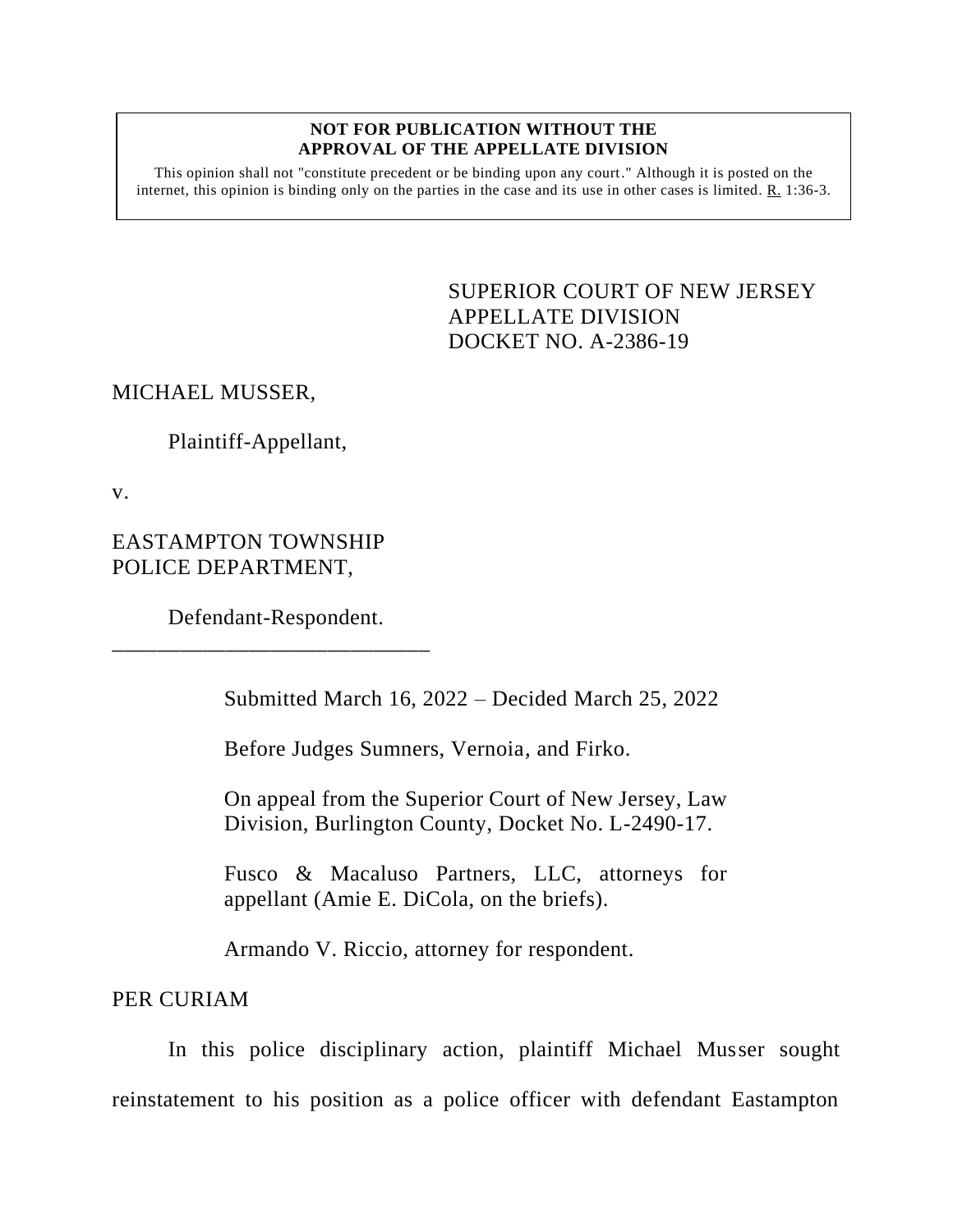Township (the Township), back pay, and counsel fees following an administrative determination of misconduct. Plaintiff appeals from a January 3, 2020 Law Division order denying his application for reinstatement, dismissing his complaint, and affirming the administrative decision. We affirm.

I.

We begin with a review of the relevant controlling authority. Because the Township is a non-civil service jurisdiction, the statutory framework for disciplinary proceedings against police officers is governed by N.J.S.A. 40A:14- 147 to -151. Ruroede v. Borough of Hasbrouck Heights, 214 N.J. 338, 343 (2013). That statutory scheme requires the Township to demonstrate "just cause" for any suspension, termination, fine, or reduction in rank. Id. at 354 (quoting N.J.S.A. 40A:14-147). Pursuant to N.J.S.A. 40A:14-147, just cause includes "misconduct."

Our Supreme Court has recognized "misconduct" under N.J.S.A. 40A:14- 147 "need not be predicated on the violation of any particular department rule or regulation," but may be based merely upon the "implicit standard of good behavior which devolves upon one who stands in the public eye as the upholder of that which is morally and legally correct." In re Phillips, 117 N.J. 567, 576 (1990) (quoting In re Emmons, 63 N.J. Super. 136, 140 (App. Div. 1960)).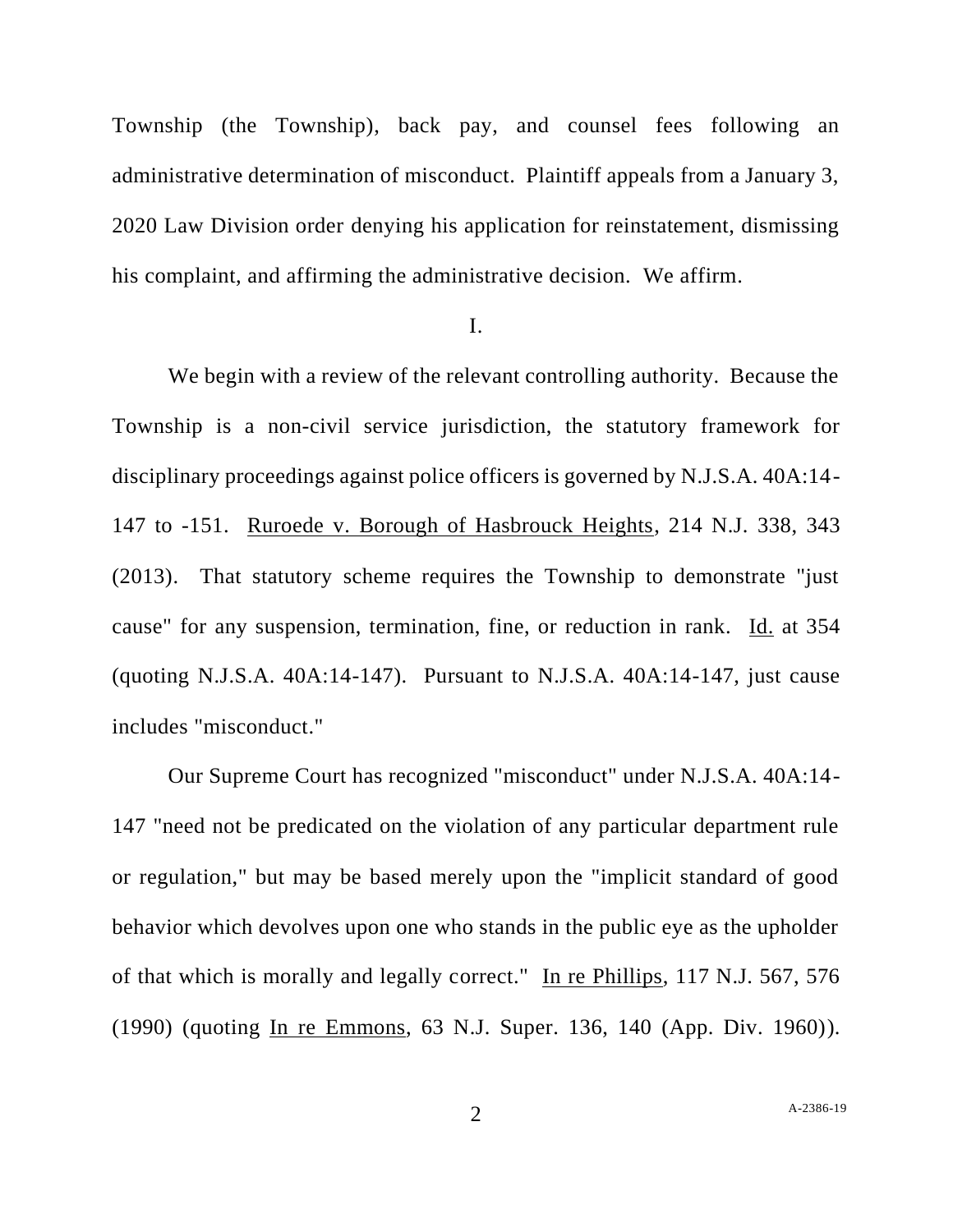Because "honesty, integrity, and truthfulness [are] essential traits for a law enforcement officer," the Court has upheld termination where, for example, an officer made conflicting statements to internal affairs investigators about an offduty altercation. Ruroede, 214 N.J. at 362-63; see also State v. Gismondi, 353 N.J. Super. 178, 185 (App. Div. 2002) ("[T]he qualifications required to hold [a law enforcement] position require a high level of honesty, integrity, sensitivity, and fairness in dealing with members of the public . . . .").

Pursuant to N.J.S.A. 40A:14-150, an officer is entitled to a hearing, and, if convicted of any charge, he or she may seek review in the Superior Court. Ruroede, 214 N.J. at 355. The trial court's review is de novo. Ibid. And, the trial court must provide "an independent, neutral, and unbiased" review of the disciplinary action, and make its own findings of fact. Id. at 357 (citing Phillips, 117 N.J. at 578, 580). The court must "make reasonable conclusions based on a thorough review of the record." Ibid. (quoting Phillips, 117 N.J. at 580). "Although a court conducting a de novo review must give due deference to the conclusions drawn by the original tribunal regarding credibility, those initial findings are not controlling." Ibid. (quoting Phillips, 117 N.J. at 579).

Our role in reviewing the de novo proceeding is "limited." Phillips, 117 N.J. at 579. "[W]e must ensure there is 'a residuum of legal and competent

3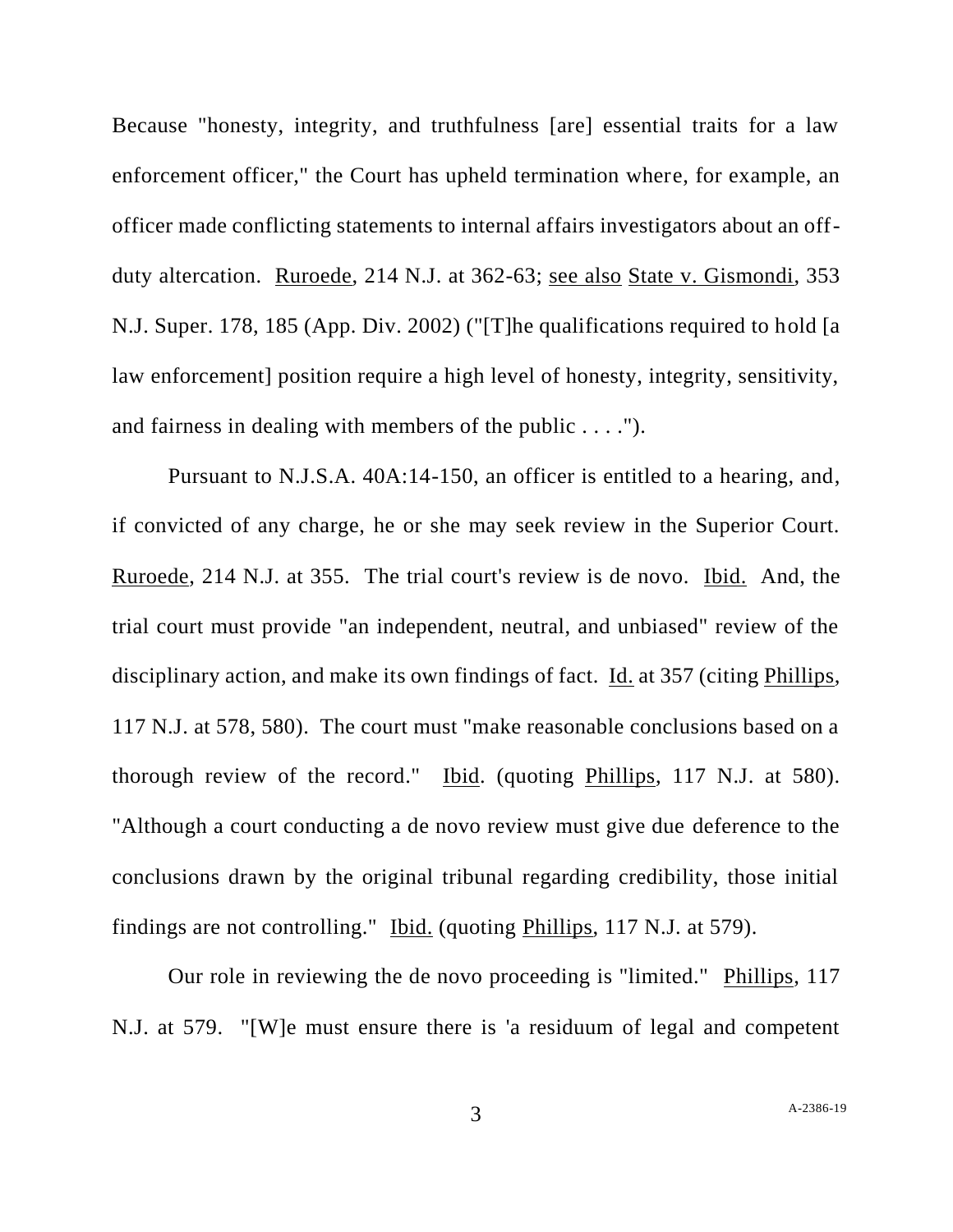evidence in the record to support'" the court's decision. Ruroede, 214 N.J. at 359 (quoting Weston v. State, 60 N.J. 36, 51 (1972)). We do not make new factual findings, but merely "decide whether there was adequate evidence before the . . . [c]ourt to justify its finding of guilt." Phillips, 117 N.J. at 579 (quoting State v. Johnson, 42 N.J. 146, 161 (1964)). "[U]nless the appellate tribunal finds that the decision below was 'arbitrary, capricious[,] unreasonable[,]' or '[un]supported by substantial credible evidence in the record as a whole,' the de novo findings should not be disturbed." Ibid. (fourth alteration in original) (quoting Henry v. Rahway State Prison, 81 N.J. 571, 580 (1963)). On the other hand, we do not refer to the trial court's legal conclusions. Cosme v. Borough of E. Newark Twp. Comm., 304 N.J. Super. 191, 203 (1997) (citing Manalapan Realty, L.P. v. Twp. Comm. of Manalapan, 140 N.J. 366, 378 (1995)).

# II.

Against this legal backdrop, we turn to the facts pertinent to this appeal. Less than five hours before the start of his shift on August 8, 2016, plaintiff called out sick in order to go on a family vacation in Orlando, Florida. He claimed to have recurring back pain and spasms from two herniated lumbar discs. That morning, plaintiff, his girlfriend, Dawn Janelli, and his two children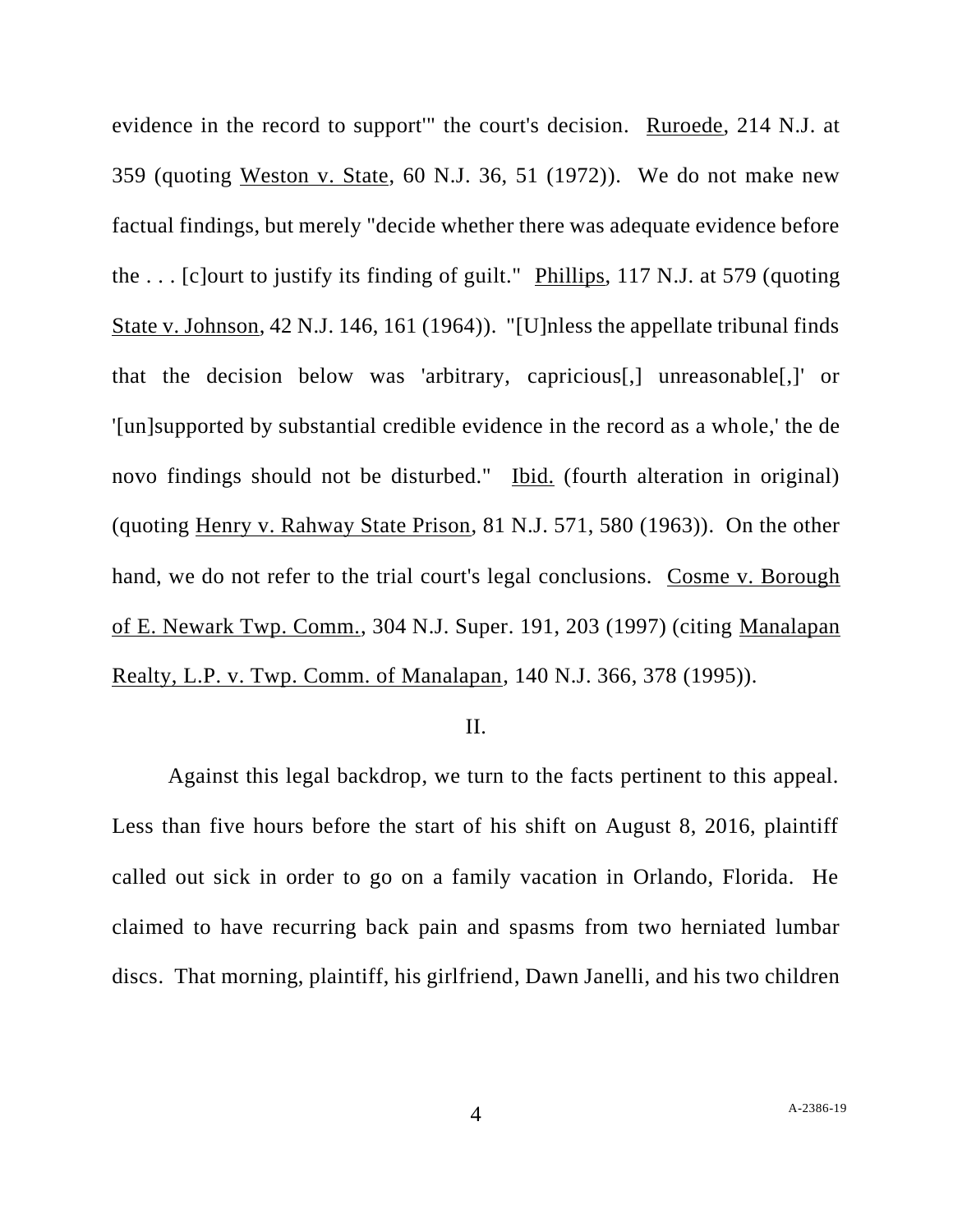boarded a 7:05 a.m. Southwest Airlines flight from Philadelphia, Pennsylvania to Orlando.

After landing in Orlando, plaintiff received a text message from a coworker advising there had been a traffic fatality in the Township during his missed shift. In response, plaintiff revealed he had already landed in Florida. Suspecting a violation of sick time regulations, the Township initiated an internal affairs (IA) investigation. On August 25, 2016, the Township served plaintiff with a notice of an IA investigation concerning his "misuse of sick time."

The following day, the Township provided plaintiff with a memorandum requesting an explanation for his calling out sick for the August 7, 2016 nightshift and supporting medical documentation for the injury or illness that prohibited him from coming to work. Further, the memorandum required plaintiff to:

> provide information on [plaintiff's] flight plans to Florida to include ([f]light #'s, airport name[s] and location[s], arrival date [and] time at the airport, departure time from the airport, and the time your plane arrived in Florida on 8/8/16). Please also include any supporting documentation to include a copy of your ticket, ticket confirmation, etc. . . .

[(Last alteration in original).]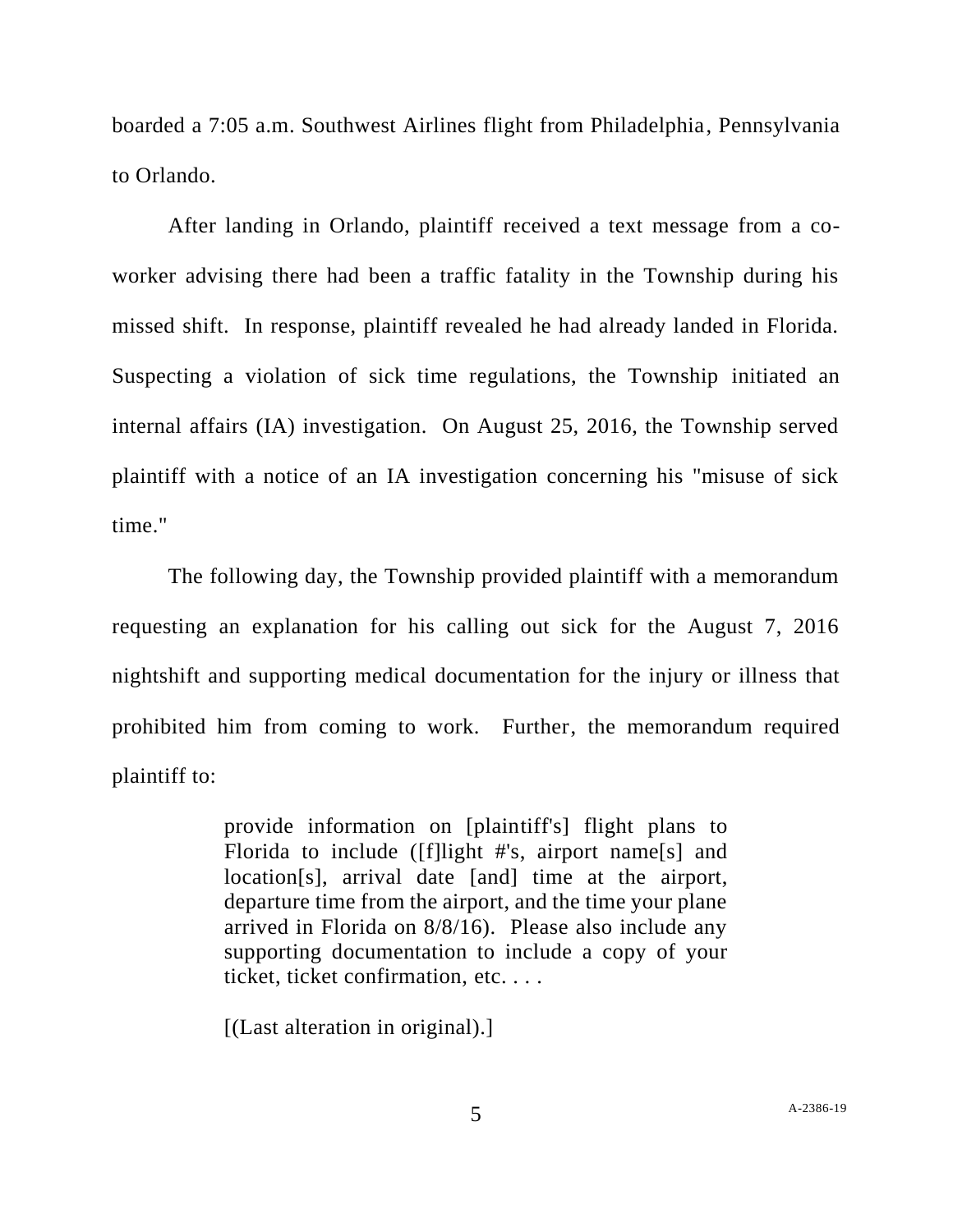Two weeks later, plaintiff filed his initial report indicating he called out

sick due to his "lower back going out and causing spasms in [his] upper back,"

and he would be confined at home. Regarding the flight, plaintiff reported:

My scheduled vacation to Orlando[,] Florida had an original [f]light time of 4:00 [p.m.] on August 8th on Southwest [A]irlines out of Philadelphia with an arrival time of 6:15 [p.m.] in Orlando.

Because I was out sick my girlfriend [Janelli] took it upon herself to call the airline on August 7th to try and get an earlier flight for August 8th. . . . [Janelli] was advised by the airline that we could be on standby[,] which means go to the airport and could possibly get an earlier flight if there was a cancellation or the flight was not sold out, if the flight was full we would have to take the 4:00 flight. It would have been a [fifty-fifty] chance. Since I couldn't sleep due to the pain in my back we headed for the airport on August 8th. We had to be at the airport no later than [7:00 a.m.] At the airport we were able to get the earlier flight. The plane left at 7:30 [a.m.] and we arrived in Orlando around 9:55 [a.m.]

I do not have receipts for the plane tickets because [Janelli] paid cash for the tickets and didn't think she would need receipts. I also do not have boarding passes because it was Southwest Airline['s] procedure to take your boarding pass as you enter the plane.

I did not take a sick day due to going on vacation.

[(Emphases added).]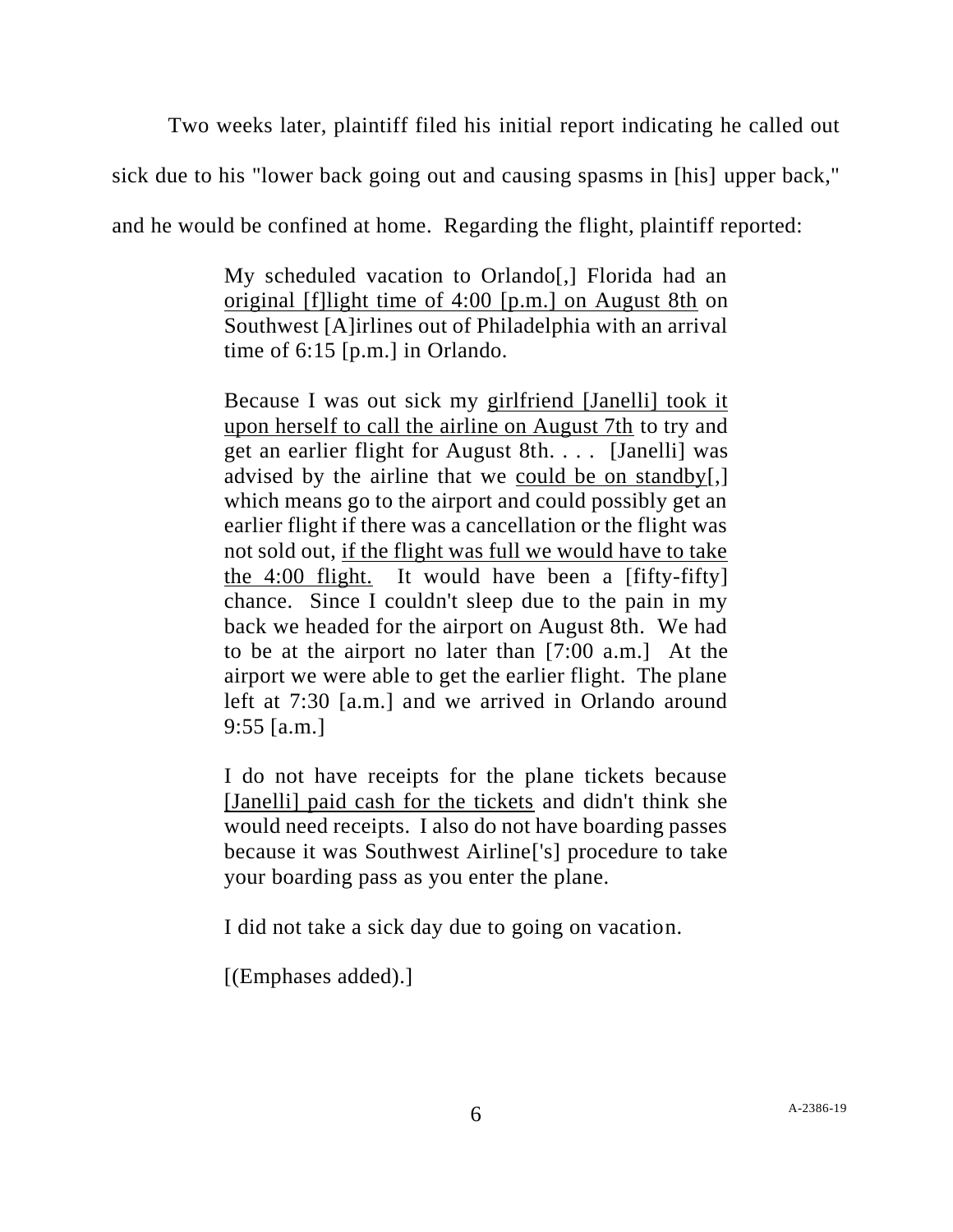On September 29, 2016, plaintiff was interviewed by IA investigators, Lieutenant Joseph Iacovitti and Sergeant Daniel Snyder. During the interview, plaintiff stated the airline tickets were paid for with his Disney credit card, not cash, as his initial report indicated. Plaintiff claimed he was "unaware" his credit card was used to pay for the airline tickets, and he thought that Janelli would be paying off the charge in cash. He also insisted the original departing flight was scheduled for 4:00 p.m., but as a result of Janelli calling Southwest, they flew standby that morning instead.

No documentation to support these contentions was produced by plaintiff; he reported he deleted the emails and could not retrieve them. Plaintiff also represented his credit card company did not provide him with information regarding the 4:00 p.m. departing flight and that he shredded his credit card statements.

The custodian of records for Southwest Airlines, Caroline Hanson, submitted an affidavit and testified at the local hearing. Hanson testified that on August 2, 2016, plaintiff booked a flight departing from Philadelphia at 7:05 a.m. on August 8, 2016, using his credit card. Hanson confirmed plaintiff never flew standby because there was no record of such a change in the airlines' records. Plaintiff's travel agent produced records verifying he did not fly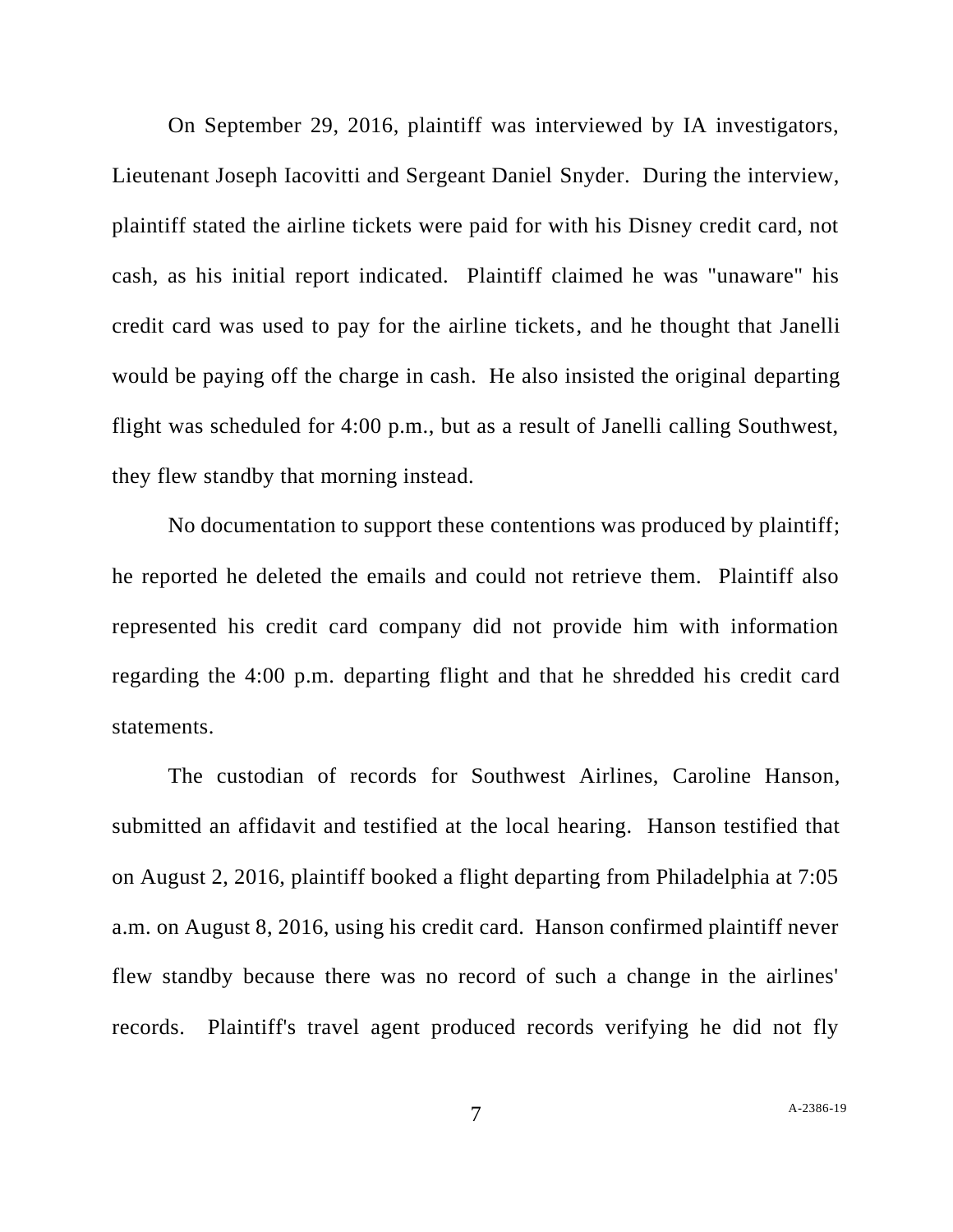standby, corroborating Hanson's testimony. Plaintiff also misrepresented in his initial report that Janelli called Southwest Airlines to change the departing flight to Florida.

At the hearing, Janelli testified she used plaintiff's Disney Visa card to book the flights and that she did not pay cash for the tickets. Boarding passes were printed at 3:41 a.m. Central Standard Time<sup>1</sup> and not after 6:00 a.m., as alleged by plaintiff.

Plaintiff was charged with four offenses:

Charge One: A violation of Departmental Rule 4:9.4, Unauthorized Absence, and N.J.S.A. 40A:14-147, for misconduct by calling out sick on a night shift on August 7, 2016, and causing the Township to incur unnecessary overtime costs.

Charge Two: Failing to notify his supervisor as to a change in place of confinement on August 7, 2016, in violation of Departmental Rule 4:9-2, "Unauthorized Absence," as per the Eastampton Twp. Police Manual.

\* \* \* \*<sup>2</sup>

Charge Four: Being untruthful in a special report and in an oral interview with IA officers and misrepresenting the circumstances of his "sick out,"

<sup>&</sup>lt;sup>1</sup> Hanson testified the airline recorded the time in Central Standard Time, and not Eastern Standard Time. This is not germane to our decision.

 $2<sup>2</sup>$  The record reflects charge three pertained to a separate incident that was not sustained at the local level and was not raised in any of the prior proceedings.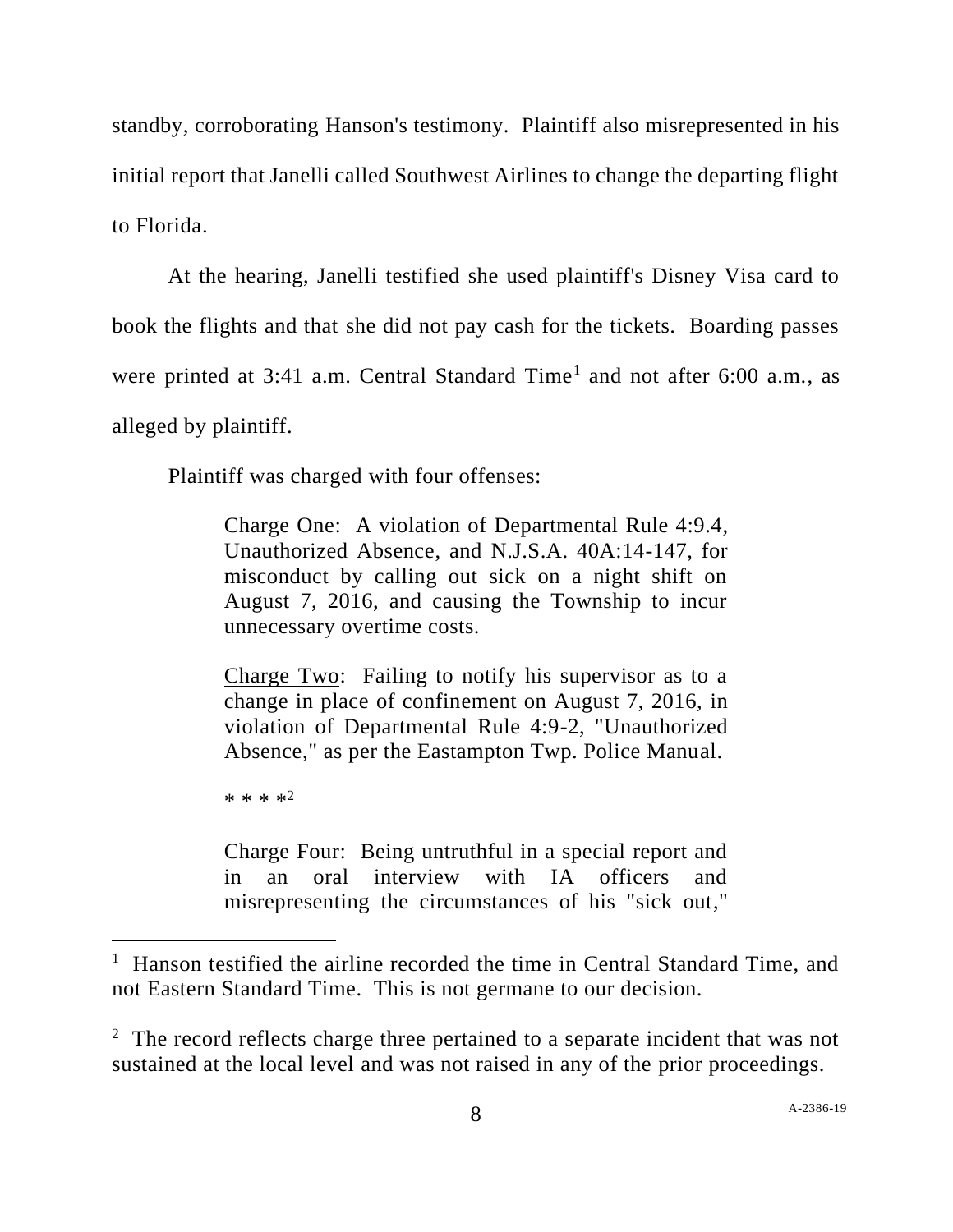details of his airline flight/time, and method of payment. This charge also alleged a pattern of sick time use before/after the use of vacation time in violation of Departmental Rule 3:12.5, Truthfulness, (Eastampton Twp. Police Manual), and N.J.S.A. 40A:14-147 (Misconduct).

The Township sought a three-day suspension for charge one; a two-day suspension for charge two; and termination of employment for charge four. Plaintiff pled not guilty to the charges and requested a formal hearing. Township manager Eric Schubiger presided over the three-day local disciplinary hearing. Plaintiff, Janelli, plaintiff's chiropractor Dr. Frank Michell, Lieutenant Iacovitti, and Hanson testified at the hearing.

Plaintiff testified he could not explain why the Southwest documents indicated: (i) an August 2nd purchase date; (ii) a pre-scheduled, non-standby, 7:05 a.m. departure; or (iii) why the boarding pass printouts reflected a time of 4:41 a.m. Plaintiff also testified that he understood the Township's sick policy and stipulated to his failure to advise a supervisor regarding his change in confinement at home for his purported back pain. In addition, plaintiff "acknowledged that lying is very much at odds with setting a good example," and he agreed "all officers are required to meet the highest standards of integrity."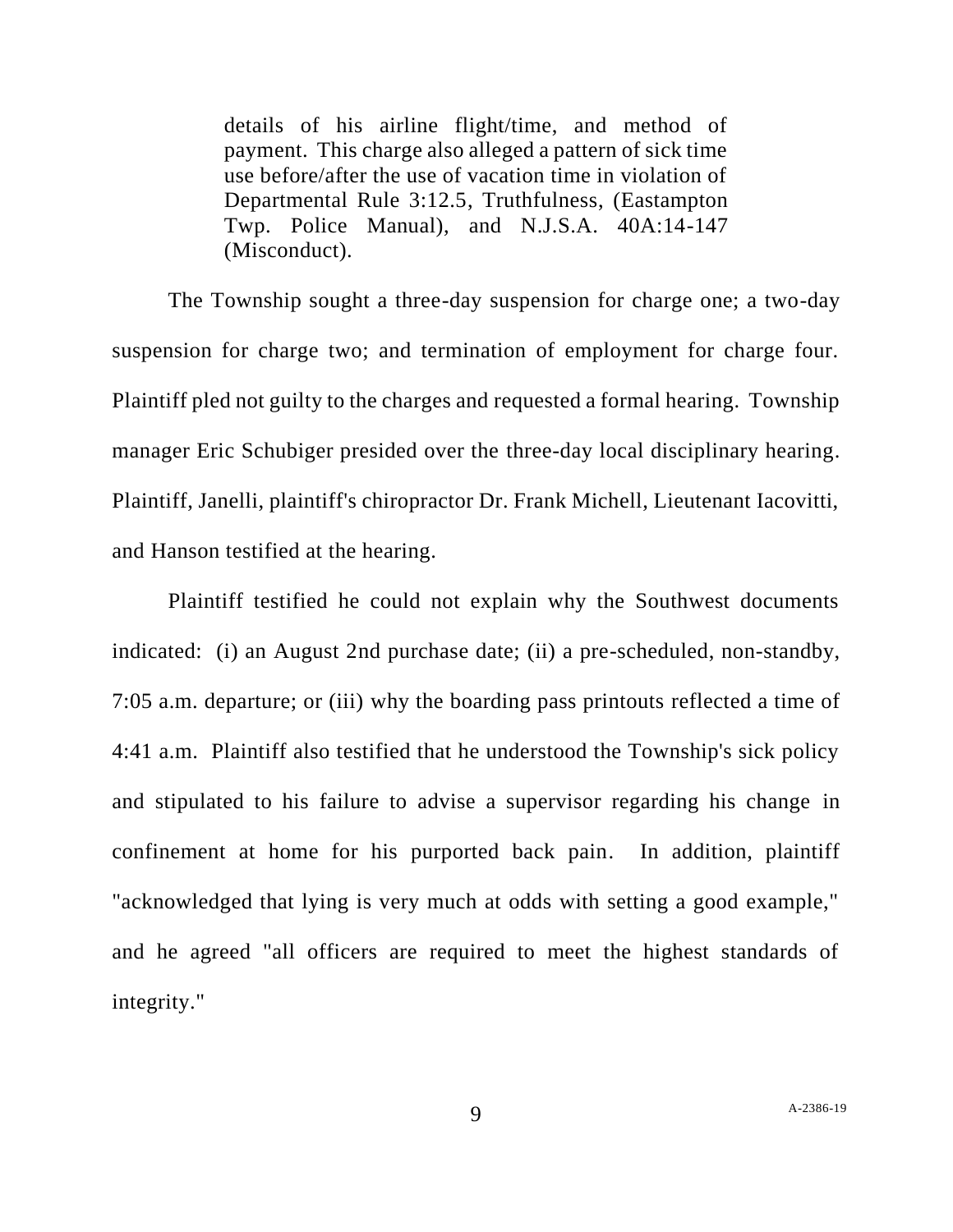On October 23, 2017, Schubiger issued a twenty-six-page written decision terminating plaintiff's employment. Schubiger explained "[i]t simply strains credulity to suggest that the [a]irline's well[-]documented testimony is inaccurate, and the undocumented story of [plaintiff] . . . is the correct version." Schubiger found that Southwest Airline's evidence:

> established that [plaintiff]'s flights were booked on August 2, 2016, using his Visa card and the airline itinerary was emailed to him that same day. [Plaintiff] lied when he represented that his August 8, 2016 flight to Orlando was originally scheduled for 4[:00] p.m. He also lied when he claimed that the flight was changed after the original booking.

> Evidence and testimony obtained from Southwest Airlines clearly undermines any existence of a flight leaving Philadelphia for Orlando on August 8, 2016 with a scheduled departure time of 4[:00] p.m. The airline's records and testimony are clear and unequivocal: no 4[:00] [p.m.] flight as claimed by [plaintiff] and Janelli. Moreover, if there had been a phone call or flight change it would have been recorded within the airline's records.

> . . . Hanson confirmed that any change in [plaintiff]'s flight would be reflected under "History" within Southwest's records. Any change made to [plaintiff]'s Southwest reservation, even by a travel agent, would be reflected within the airline's records.

> Recapping her testimony, . . . Hanson confirmed that there was no change to [plaintiff]'s August 2nd reservation for his flight from Philadelphia to Orlando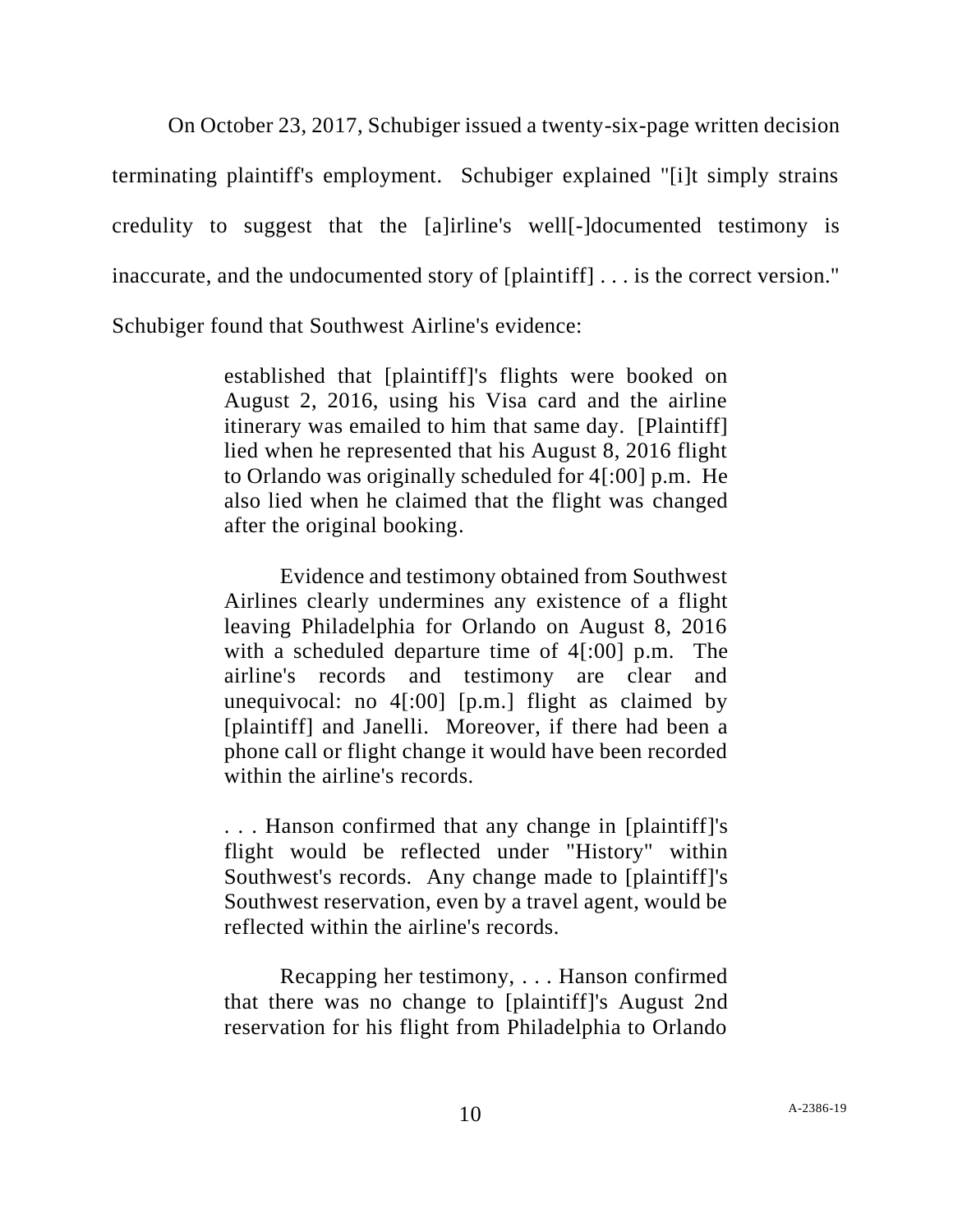and had there been any change since August 2nd it would have been reflected within Southwest's records.

[Plaintiff] did not fly standby on August 8, 2016.

[(Citations omitted).]

Schubiger also found plaintiff "lied regarding the time of his departure from his home" because Southwest's evidence "clearly undermine[d]" plaintiff's accounts. In conclusion, Schubiger found plaintiff and Janelli "did not tell the truth."

In assessing the penalty for plaintiff's misconduct, after reciting the relevant departmental regulations and applicable case law, Schubiger noted:

> [L]ying during an [IA investigation] concerning your whereabouts and motivations, despite overwhelming evidence to the contrary ruins an officer's credibility. It becomes impossible for his fellow officers, his supervisors, and ultimately, the fact[-]finders in his cases to trust the officer's word. Once this occurs, the individual is no longer able to function as a police officer. The stain cannot be removed. No amount of retraining will cure the ill. There is only one appropriate penalty to protect the taxpayers. Termination.

On November 3, 2017, plaintiff appealed for de novo review before the Law Division pursuant to N.J.S.A. 40A:14-150. Thereafter, on November 15, 2017, plaintiff filed a complaint in lieu of prerogative writs. After subsequent briefing and oral argument, the trial court issued a written statement of reasons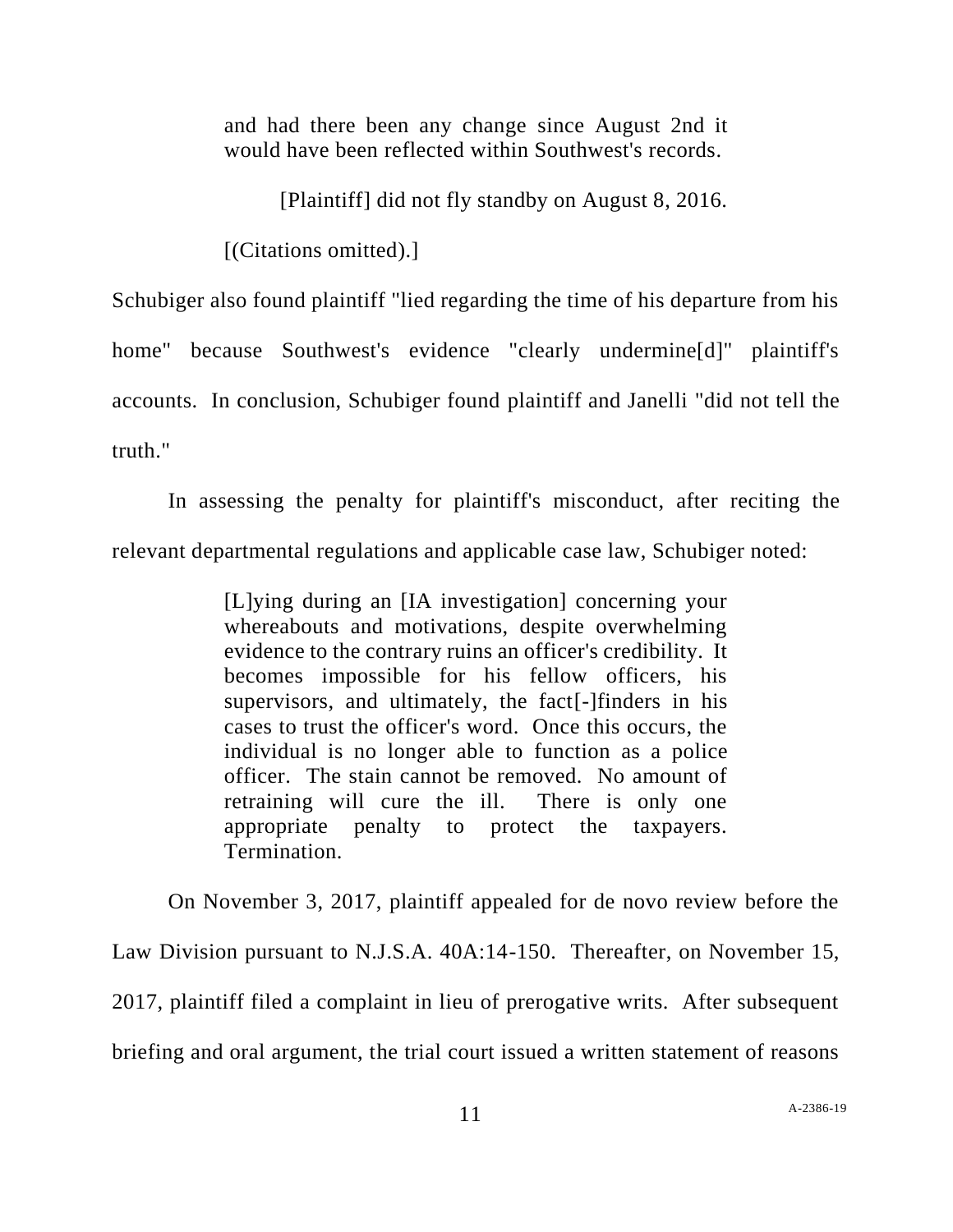upholding plaintiff's termination and dismissing the complaint. A memorializing order was entered. Plaintiff appealed, and on July 30, 2019, we granted plaintiff's motion for remand and instructed the trial court to reconsider the matter under the de novo standard of review as required by N.J.S.A. 40A:14- 150 within sixty days.<sup>3</sup>

On December 18, 2019, the trial court issued a new statement of reasons in compliance with our mandate. The court found plaintiff "made a number of untruthful statements supported by substantial credible evidence in the record as a whole" and that he violated the Township's sick time policy. Citing the controlling authority, the court ultimately concluded in a nineteen-page, singlespaced written decision, that the Township met its burden and proved misconduct pursuant to N.J.S.A. 40A:14-147. An order was entered on January 20, 2020, sustaining the termination and dismissing plaintiff's complaint with prejudice. This appeal followed.

## III.

On appeal, plaintiff primarily contends the trial court's finding of misconduct, based on his dishonesty in using sick time and preparing his initial report, was manifestly mistaken and unsupported by substantial credible

<sup>&</sup>lt;sup>3</sup> Defendant did not oppose plaintiff's motion for remand.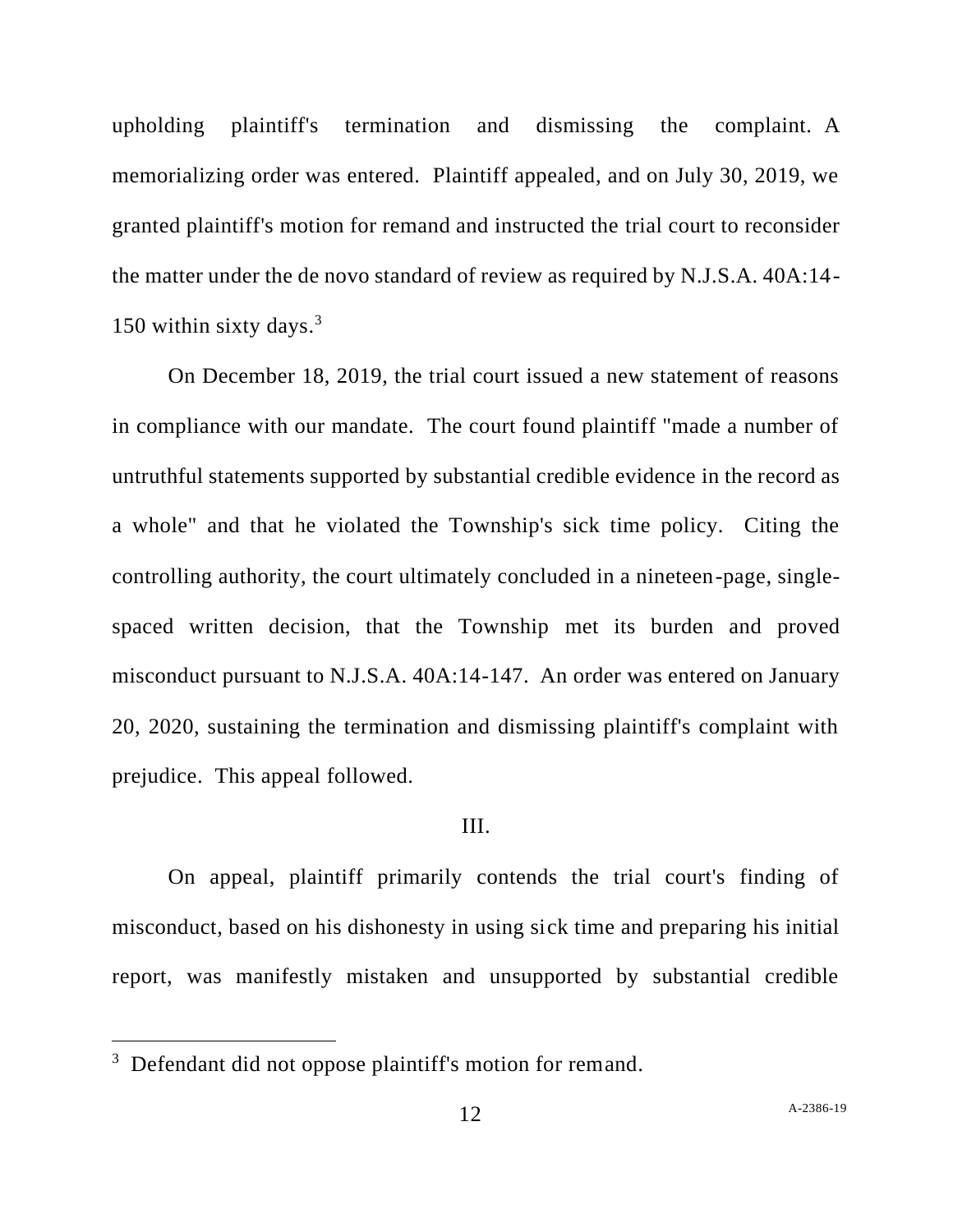evidence in the record. Plaintiff also argues termination was a disproportionate penalty in view of the circumstances and not in accordance with the tenets of progressive discipline.

We reject these contentions in light of the record and applicable legal principles. Pursuant to our "limited" standard of review, Phillips, 117 N.J. at 579, we affirm substantially for the reasons expressed in the trial court's comprehensive written decision, recognizing it "is based on findings of fact which are adequately supported by the evidence" in the record. R. 2:11- $3(e)(1)(A)$ . In doing so, we determine the court's decision was not arbitrary, capricious, or unreasonable. Phillips, 117 N.J. at 579. We add only the following remarks.

In reaching its decision, the trial court meticulously parsed the evidence, including plaintiff's previous IA investigations, unfavorable evaluations, the Southwest Airline documents, the Township's Sick Out policy and recordation. Plaintiff's claim that the court ignored substantial credible evidence in the record is unavailing.

In particular, plaintiff embellishes the record when he claims the evidence "is in equipoise," and "[t]here is no direct evidence that [he] was untruthful besides mere speculation that [his] version[] of the facts must be wrong."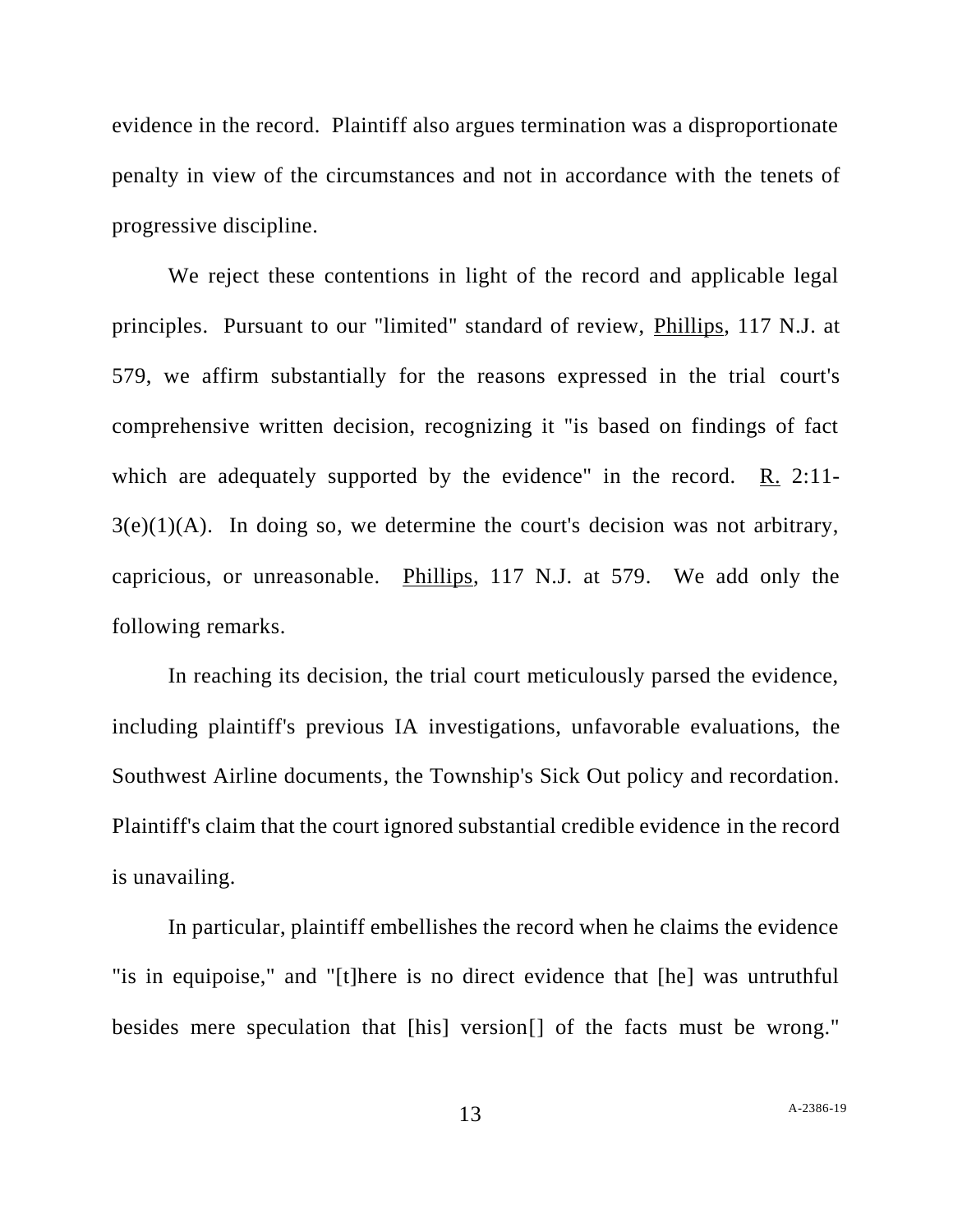Plaintiff's argument is belied by the record, which is replete with evidence of his deceitful behavior and misrepresentations about the events leading up to his Florida trip.

It is clear from the record and unrefuted evidence presented by Southwest Airlines that plaintiff flew from Philadelphia to Florida on August 8, 2016, at 7:05 a.m. His boarding pass was printed at the airport check-in at 4:41 a.m. He did not request a standby flight. Plaintiff maintained his email account was hacked and deleted, precluding him from substantiating his version of events. But the record shows plaintiff's laptop was later reconfigured to factory settings based upon the suggestion of a Best Buy representative. Curiously, there is no record of this interaction either.

We are also unpersuaded by plaintiff's argument that the trial court only made "generalized findings" and yielded an "unclear" decision. The court conducted a de novo review of the record and did not simply adopt the hearing officer's findings. Instead, the court considered the evidence anew and made its own findings based on the local hearing record evidence.

Our Court stated, "[d]e novo means, trying the matter anew, the same as if it had not been heard before and as if no decision had been previously rendered." Hous. Auth. of City of Newark v. Norfolk Realty Co., 71 N.J. 314,

14 A[-2386-19](#page-0-0)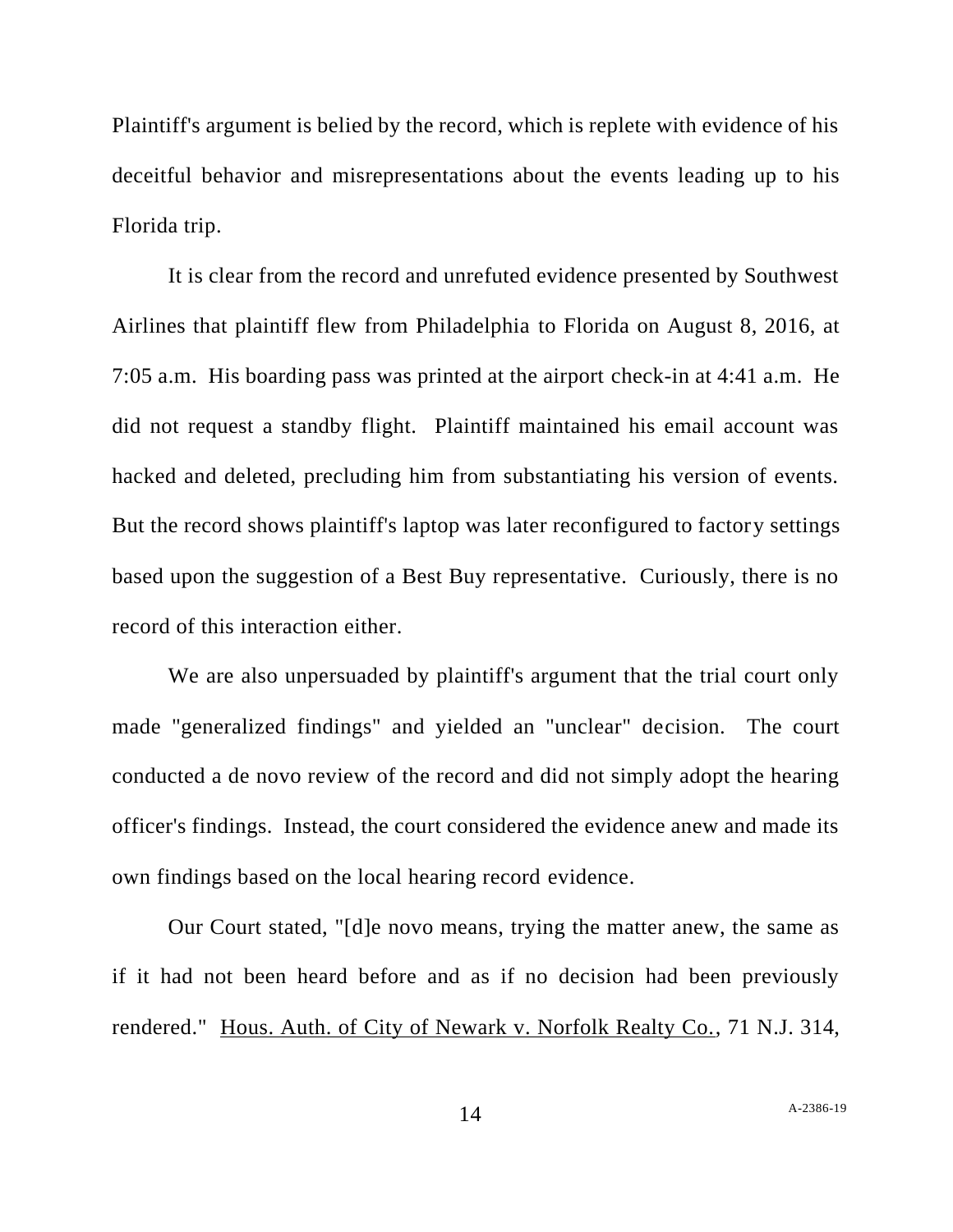326 (1976) (internal quotations omitted) (quoting Farmingdale Supermarket, Inc. v. United States, 336 F. Supp. 534, 536 (D.N.J. 1971)). A "careful sifting and weighing of the evidence and independent findings of fact" are "hallmark[s] of a de novo trial." King v. Ryan, 262 N.J. Super. 401, 412 (App. Div. 1993). A de novo hearing provides the "reviewing court with the opportunity to consider the matter anew, afresh [and] for a second time." Phillips, 117 N.J. at 578 (second alteration in original) (internal quotation marks omitted) (quoting Romanowski v. Brick Twp., 185 N.J. Super. 197, 204 (Law Div. 1982)).

We have outlined the boundaries of a sufficient de novo review in the context of N.J.S.A. 40A:14-150 proceedings. In King v. Ryan, the local police committee made no explicit factual findings, sustained a perjury charge against an officer, and recommended termination. 262 N.J. Super. at 408. The Law Division affirmed, finding "substantial evidence which support[ed] the conclusion" below. Id. at 412.

On appeal, we explained that despite "noting his statutory obligation to afford plaintiff a de novo hearing," the Law Division judge, who employed a deferential standard, failed to analyze "the evidence adduced before the police committee" and failed to make "any [independent] findings of fact." Id. at 411. Because the local hearing's findings of fact and conclusions of law spanned no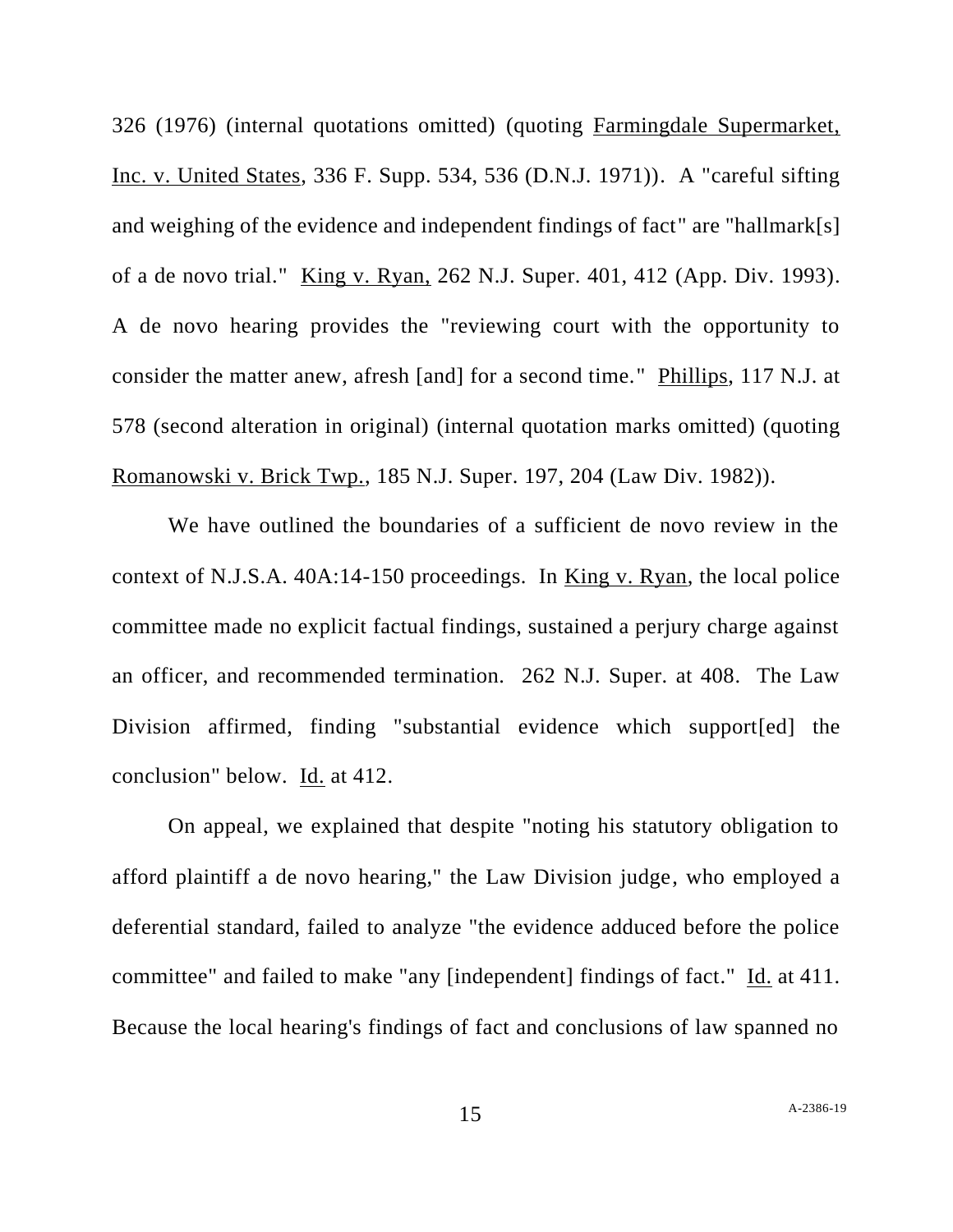more than a few conclusory sentences, and since the judge's review lacked any independent factual findings or legal conclusions, the decision was an insufficient de novo review. Id. at 412.

In Cosme v. Borough of East Newark Township Committee, a local hearing sustained charges and sought termination of a patrolman. Upon de novo review in the Law Division pursuant to N.J.S.A. 40A:14-150, the trial judge explained "[t]he court finds no reason to challenge [the hearing officer's] findings as to the facts he determined and as to the credibility of the witnesses .... The record amply supports the finding that Patrolman Cosme<sup>rupt</sup> ... conduct clearly merited disciplinary action." 304 N.J. Super. 191, 200 (App. Div. 1997).

We rejected Cosme's argument, determining the judge's findings were "well supported by the record." Id. at 206. In fact, we held the judge "was well warranted in evaluating the circumstances here as amounting to a major breach of conduct and discipline." Id. at 207. We reach the same conclusion here.

Schubiger reviewed the IA documents gathered from its investigation and heard live testimony from several witnesses, including plaintiff. In his comprehensive written decision, Schubiger summarized the testimony elicited, evidence introduced, and authored nine pages of findings and legal analysis.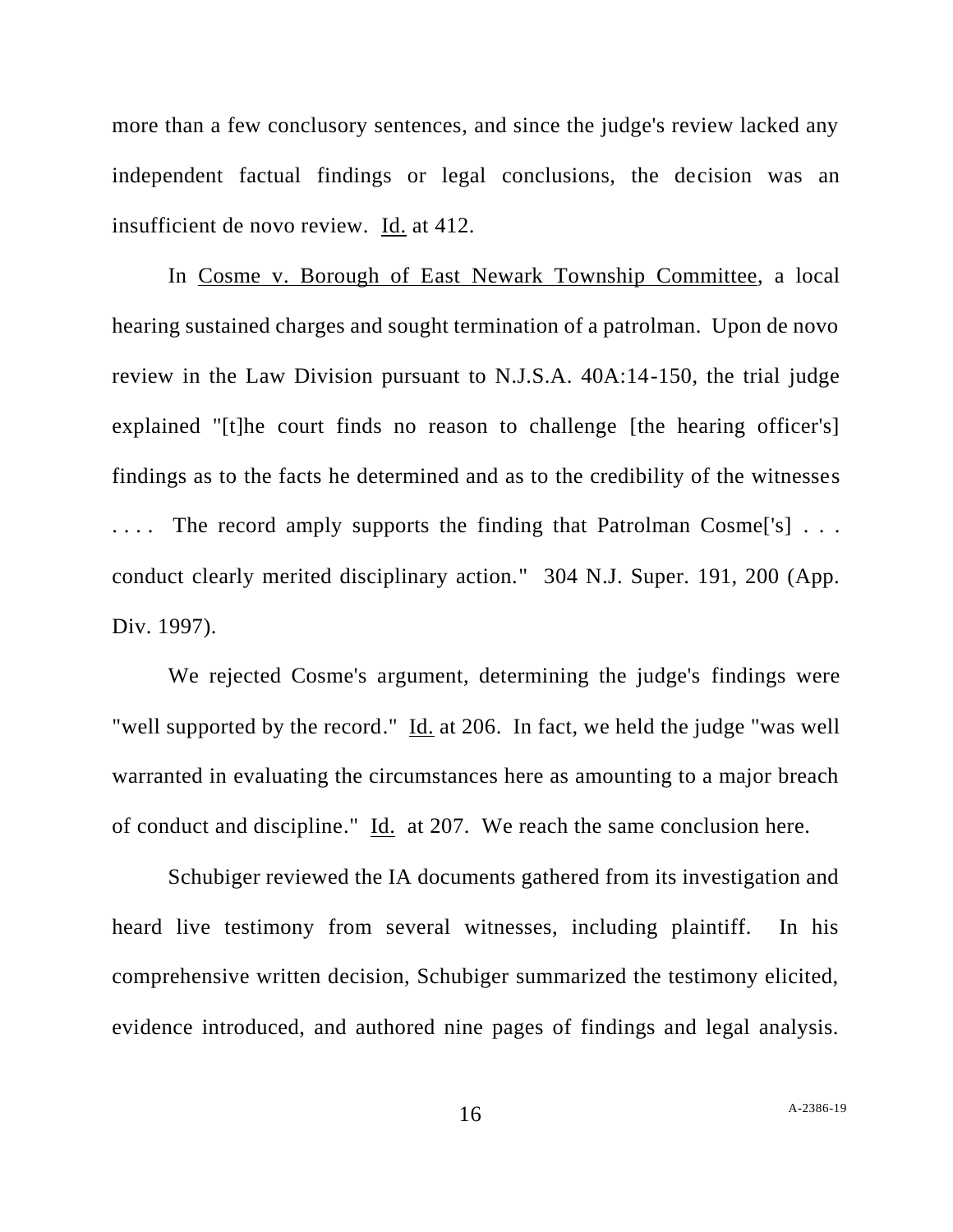The trial court possessed the audio recordings of the local hearings, Schubiger's

decision, and had the benefit of supplemental briefing and oral argument.

In its decision, the trial court found:

In August 2016, [plaintiff], his girlfriend<sup>4</sup>... and his children planned a trip to [] Orlando. [Janelli] had purchased tickets from Southwest Airlines for the trip to Florida on August 8, 2016. The trip was scheduled for 7:00 a.m., not at 4:00 p.m., contrary to [Janelli's] testimony and in accordance with testimony from a Southwest employee. [Plaintiff] called out sick the day before the flight in violation of [Eastampton Police Department's (EPD)] Sickout Policy set forth in the EPD employee handbook of September 21, 2013. He also did not advise the EPD of the change in his confinement from home to travel out-of-state.

In connection with the above, [plaintiff] made a number of untruthful statements supported by substantial credible evidence in the record as a whole. . . . These lies violated the Law Enforcement Code of Ethics, relevant Departmental Rules, N.J.S.A. 40A:14-147, the Attorney General Guidelines applicable to [IA] investigations, and relevant case law referenced earlier.

Unlike in King where the local hearing announced perfunctory

conclusions, the local hearing here produced a lengthy decision with a full

<sup>&</sup>lt;sup>4</sup> The trial court erroneously referred to plaintiff's girlfriend as Caroline Hanson. Hanson was the Southwest Airlines records custodian; Dawn Janelli is plaintiff's girlfriend.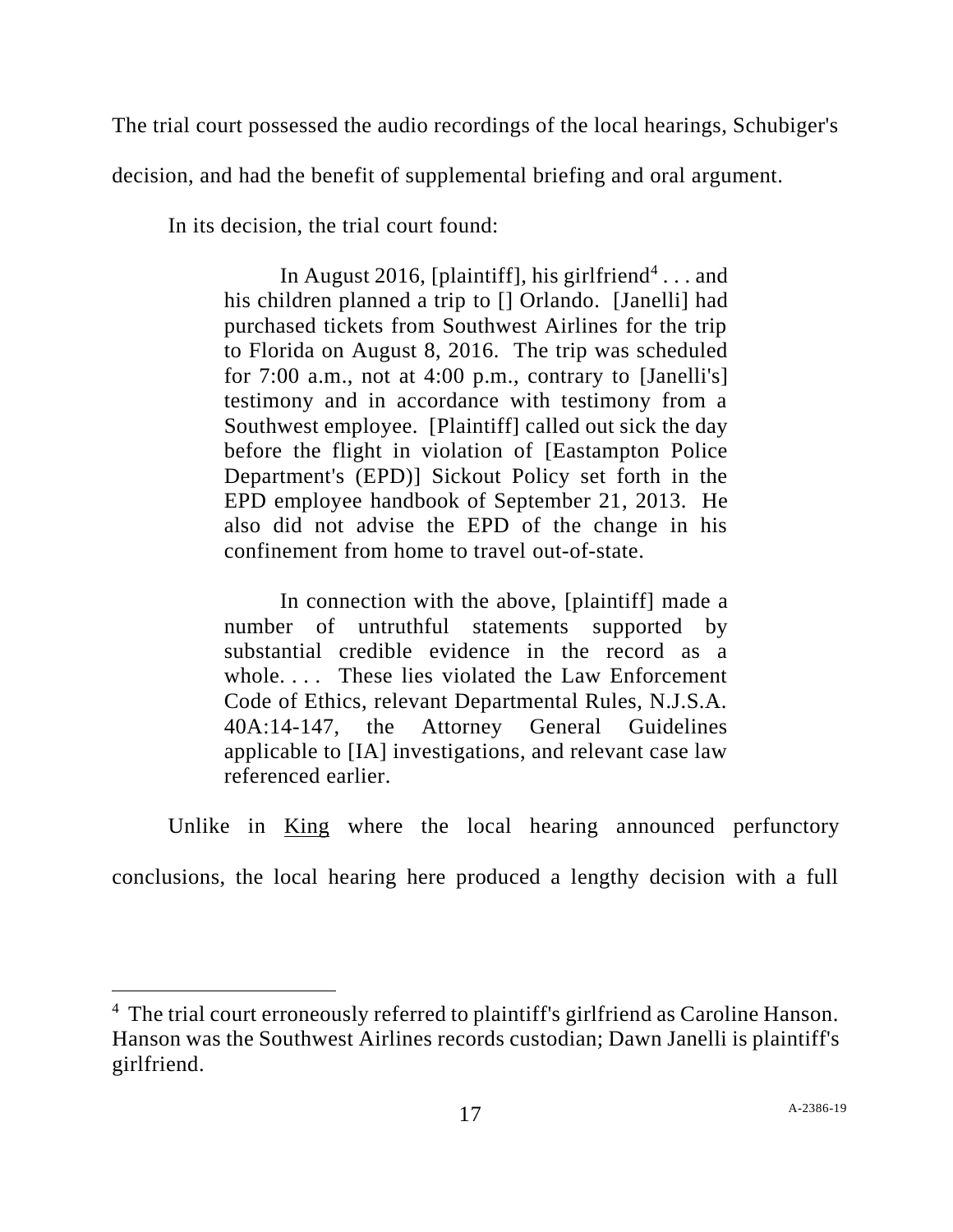catalogue of evidence and arguments. As in Cosme, the trial court here had an extensive record from the local hearing.

Plaintiff asserts the trial court's decision lacks findings of fact and conclusions of law. We disagree. Unassailable evidence in the record established the nature and severity of plaintiff's misconduct. Moreover, the trial court's decision evinces its "careful sifting" of the evidence necessary to make independent factual findings. See King, 262 N.J. Super. at 412. The court's N.J.S.A. 40:14-150 de novo review does not require piece-by-piece credibility assessments and granular explanations, so long as the record relied upon contains sufficient findings from which the court may "make reasonable conclusions based on a thorough review of the record." Ruroede, 214 N.J. at 357 (quoting Phillips, 117 N.J. at 580). Therefore, we conclude the trial court's decision adhered to the de novo standard and was based upon substantial credible evidence in the record.

## IV.

Next, plaintiff argues that in the event the charges are affirmed, the trial court erred by not applying progressive discipline. He contends termination "is a disproportionate penalty when compared to the totality of the circumstances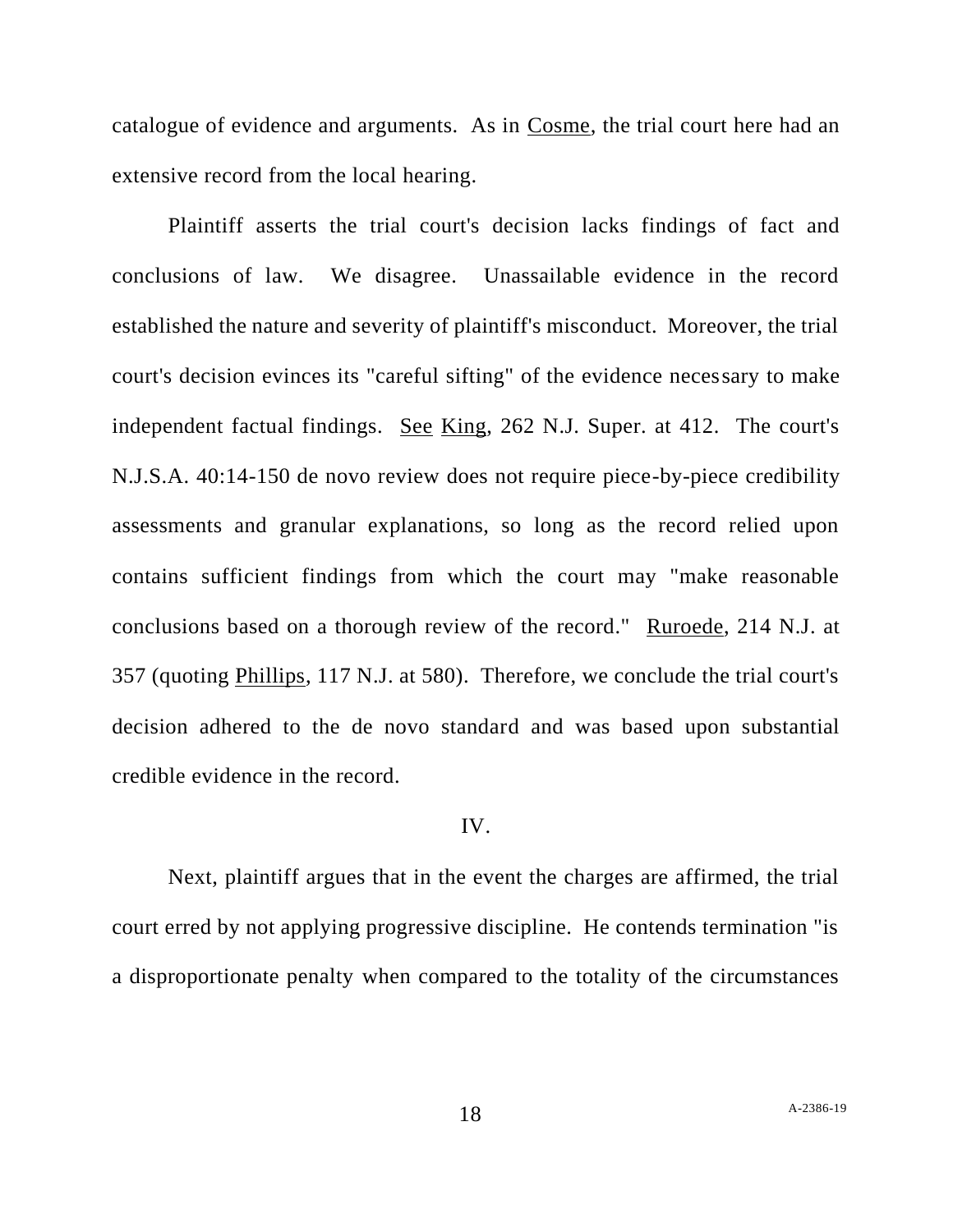and the [tennets] of progressive discipline." The Township asserts termination was warranted in light of the seriousness of the disciplinary infractions.<sup>5</sup>

Progressive discipline "generally requires a progression of steps to address the employee's deficiencies before removal." Klusaritz v. Cape May Cnty., 387 N.J. Super. 305, 312 (App. Div. 2006). While one's past record cannot prove a current charge not based upon habitual misconduct, it may present "guidance in determining the appropriate penalty for the current specific offense." In re Carter, 191 N.J. 474, 484 (2007) (quoting Town of W. N.Y. v. Bock, 38 N.J. 500, 522-23 (1962)).

However, progressive discipline is not "a fixed and immutable rule to be followed without question." Ibid. Rather, "some disciplinary infractions are so serious that removal is appropriate" even despite "a largely unblemished record." Ibid. Though it remains a "worthy principle," progressive discipline need not be considered "when the misconduct is severe, when it is unbecoming to the employee's position or renders the employee unsuitable for continuation

<sup>&</sup>lt;sup>5</sup> In his appendix, plaintiff includes a number of past counselling notices dating back to 2010 to show that he "had never been disciplined beyond a demotion from officer in charge and a written reprimand" ostensibly to support his argument on progressive discipline. These documents were not part of the record below. Thus, even if the notices possessed any evidentiary value, we cannot consider documents in an appendix that were not part of the record below. See Venner v. Allstate, 306 N.J. Super. 106, 110-11 (App. Div. 1997).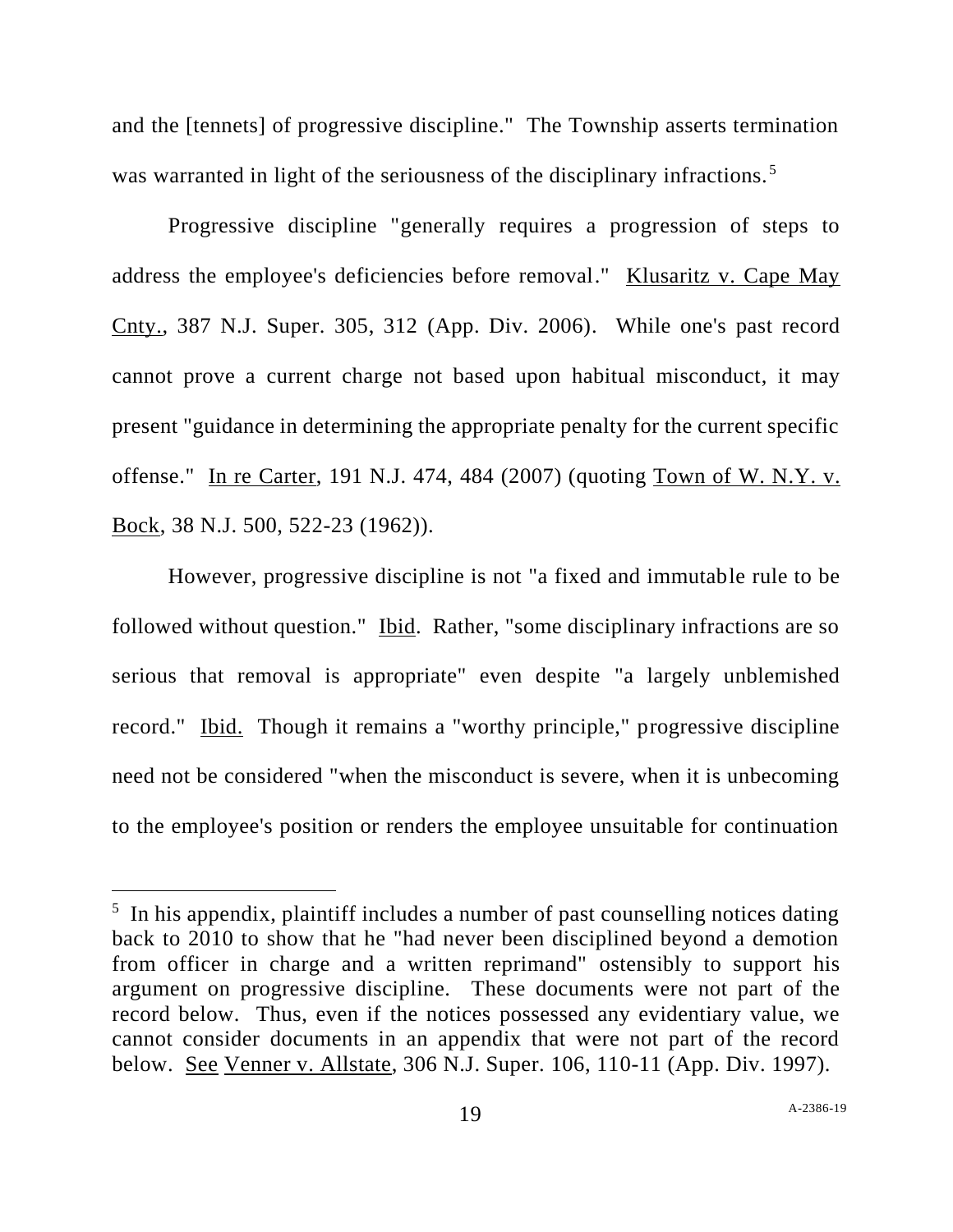in the position, or when application of the principle would be contrary to the public interest." In re Herrmann, 192 N.J. 19, 33, 36 (2007).

To determine the appropriateness of a disciplinary sanction, courts assess whether the "punishment is so disproportionate to the offense, in light of all the circumstances, as to be shocking to one's sense of fairness." Id. at 28-29, (quoting In re Polk, 90 N.J. 550, 578 (1982)). Our Supreme Court has warned "courts should take care not to substitute their own views of whether a particular penalty is correct for those of the body charged with making that decision." Carter, 191 N.J. at 486.

Courts routinely eschew progressive discipline and terminate police officers for severe misconduct. See, e.g., McElwee v. Borough of Fieldsboro, 400 N.J. Super. 388, 397 (App. Div. 2008) (finding police officer's continued refusal to patrol as instructed was "misconduct is so serious that progressive discipline need not be imposed"); Cosme, 304 N.J. Super. at 207 (holding police officer who left for Cancun knowing his vacation may have been cancelled constituted a "major breach of conduct and discipline" warranting termination); Ruroede, 214 N.J. at 362 (2013) (positing termination warranted for police officer who made "inconsistent statements during the course of the [IA] investigation").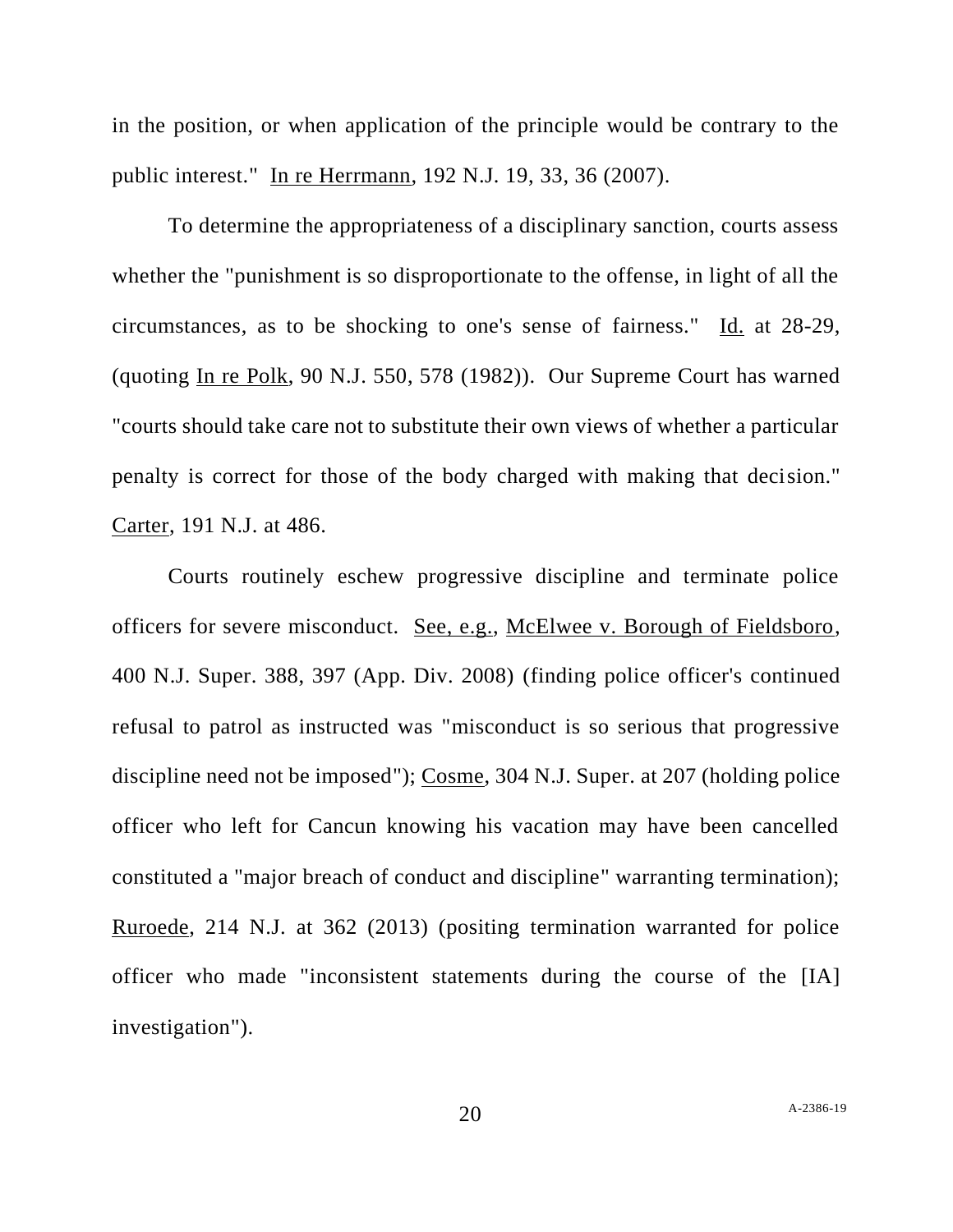It is self-evident that police officers are "constantly called upon to exercise tact, restraint and good judgment in [their] relationship with the public" and "must present an image of personal integrity and dependability in order to have the respect of the public." Moorestown Twp. v. Armstrong, 89 N.J. Super. 560, 566 (App. Div. 1965). Police officers are held to a higher standard as "one of the obligations [they] undertake[] upon voluntary entry into the public service." Phillips, 117 N.J. at 577 (quoting In re Emmons, 63 N.J. Super. 136, 142 (App. Div. 1960)). For police officers, truthfulness is an "essential trait." Ruroede, 214 N.J. at 362.

Here, plaintiff's own testimony demonstrates that he was aware of his obligation to tell the truth. Plaintiff knew that police officers are held to the highest standards of integrity. Because he served the public, plaintiff was required to perform his job with "honesty and fidelity." In considering the appropriate penalty for plaintiff, the trial court noted the numerous false statements in his initial report responding to the charges, in his IA interview, as well as under oath at the local hearing.

Aside from constituting a violation of the Township's Departmental Rule 3:12.5, untruthfulness is at odds with the vital role police officers occupy in our society. Since truthfulness is an essential element of a police officer's duties,